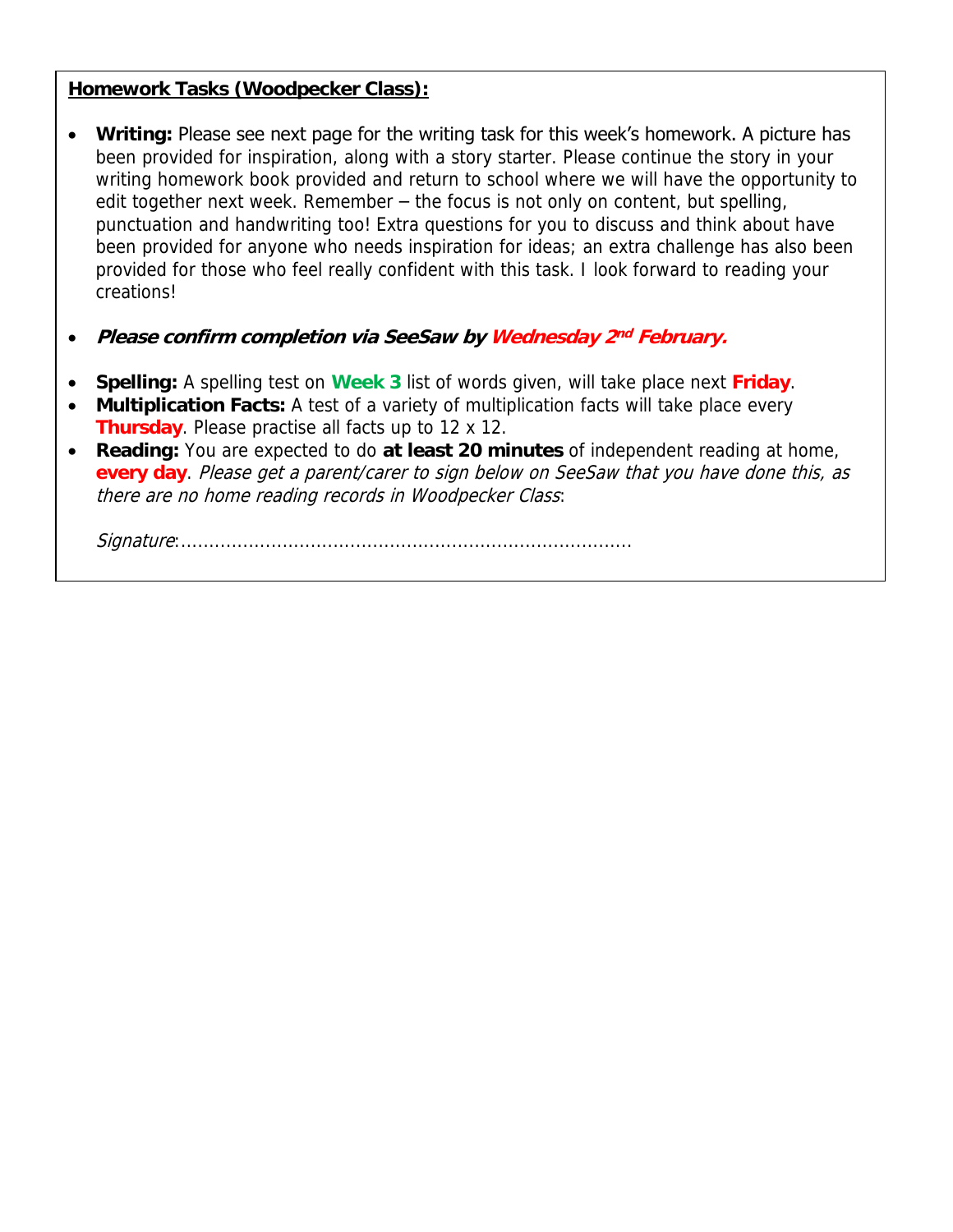## Year 5 Homework Writing Task

Look at the picture below and write a short story based on the ideas it gives you. The expectation is that you write at least two paragraphs that are correctly punctuated throughout including capital letters, closing sentence punctuation marks (as appropriate), commas, parenthesis and inverted commas for speech. Ensure you read back each sentence to check it makes complete sense. Use your best, joined handwriting.



#### <u>Story Starter</u>

Am I asleep, or am I dreaming? This was the question that rang out in her head. She had been to this place before, she was certain. It all seemed familiar. Carrying the metal lantern in her fingertips, she waddled slowly through the night, not being able to see further than a few feet in front of her due to the thick wisps of fog that blanketed her vision. She shivered. Something was wrong. Surely dreams couldn't feel this real?

If you are stuck for some ideas, here are some questions to help inspire you:

Have you ever had a dream that felt incredibly realistic? Have you ever had a dream about something that has come true?

If you could design the perfect dream, what would it be like?

Why do you think you only remember some of the dreams you have and not all of them?



Can you hide something from the reader? Perhaps another character lurking and watching in the dark or from the edge of the fog? Interweave this second perspective also using the first person. How will you make it clear to the reader that this is a different character?